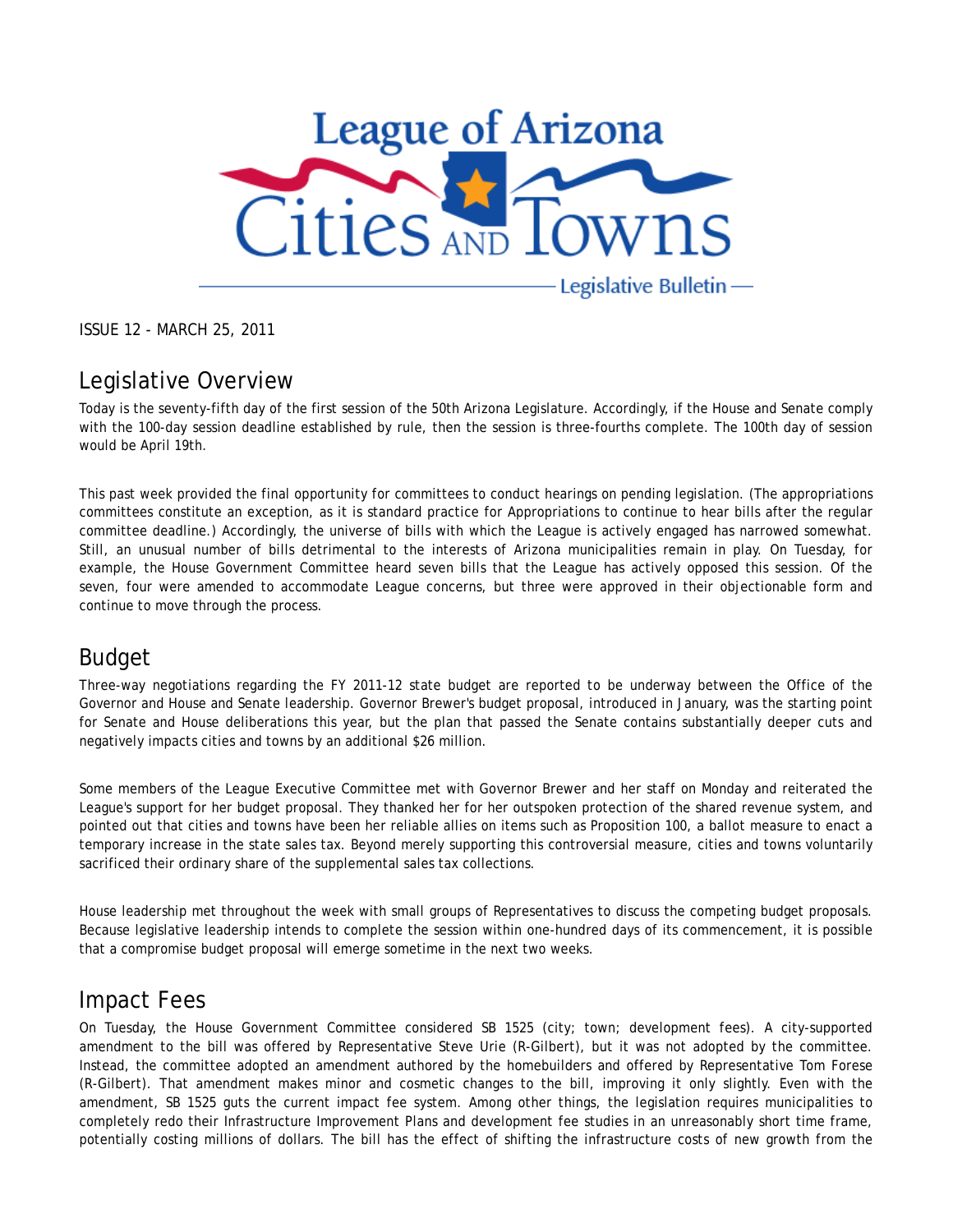impact fee system to existing residents.

The League will continue its good-faith participation in such stakeholder meetings as are scheduled. Many legislators, however, appear to be upset that the homebuilders continue their inexorable mission to pass a sweeping rewrite of impact fee laws this session, particularly because more than a year remains on the current statutory impact fee rate freeze. The homebuilder-drafted amendment adopted by the House Government Committee does not make the bill acceptable to cities and towns-and we ask you to tell your House members to oppose the bill. It is unfair to taxpayers and is not beneficial to the economy.

# Managed Competition

On March 22, the Senate Government Committee heard and approved SB 1322 (managed competition; city services) by a vote of 5-4. The League delivered testimony in strong opposition to this legislation, which mandates comprehensive private competition for city services. The bill provides that, with certain exceptions, all city services valued in excess of \$75,000 must be subject to private sector competition. By establishing a population threshold of 500,000, the measure currently applies only to Tucson and Phoenix. In testimony before the committee, however, the bill's principal sponsor testified that he hopes the legislation can be applied to other cities in the future. The legislation now moves to the House Rules Committee and party caucuses. All cities and towns, regardless of size, are encouraged to ask their Representatives to oppose SB 1322 as a massive and improper interference in matters of purely local concern.

## Residential Rental Taxes

SB 1160 (city sales tax; residential rental), requiring that the imposition of any tax increase on residential landlords be approved by a vote of the people, was approved by the House Committee of the Whole without discussion on March 23. The bill, which previously passed the Senate, now proceeds to third reading in the House. The League remains opposed and requests that you urge your Representatives to vote "no" on final passage.

## Commercial Lease Tax Exemption

SB 1166 (municipal tax exemption; commercial lease), legislation to exempt taxes on certain commercial lease transactions between related corporations, passed the House Ways and Means Committee on Monday, March 21 by a vote of 5-3. The League has unsuccessfully attempted to work with proponents of the legislation to limit the scope of the measure, which was previously passed by the Senate. Accordingly, the League remains opposed.

Identical legislation, HB 2230, is scheduled to be heard in the Senate Appropriations Committee next week. The measure, which previously passed the House, will be used as a strike-everything vehicle for legislation unrelated to municipal governance.

#### Deannexation and Incorporation

On Tuesday, the House Government Committee passed SB 1333 (cities; towns; deannexation; incorporation) by a vote of 7-2. Pursuant to efforts of the League, provisions of the bill creating a statewide process for deannexation were removed by amendment. The bill was also amended to clarify a technical issue regarding large incorporations in Pima County. With these changes, the League is neutral on the bill and thanks Senator Frank Antenori (R- Tucson) for working with us to address our concerns and Representative Steve Urie (R- Gilbert) for sponsoring the amendments. The League has committed to work with Sen. Antenori on an ongoing basis to address issues pertaining to incorporation and deannexation.

# Apartment Trash Collection

On Tuesday, the Senate majority and minority caucused SB 1204 (trash collection; multifamily housing). The legislation, however, was pulled from the consent calendar, as stakeholders continue to meet to develop compromise language rendering the bill acceptable to interested parties. The legislation mandates that private waste haulers be given the opportunity to contract for the removal of trash from apartment complexes. The League is confident that an agreement can be reached in short order.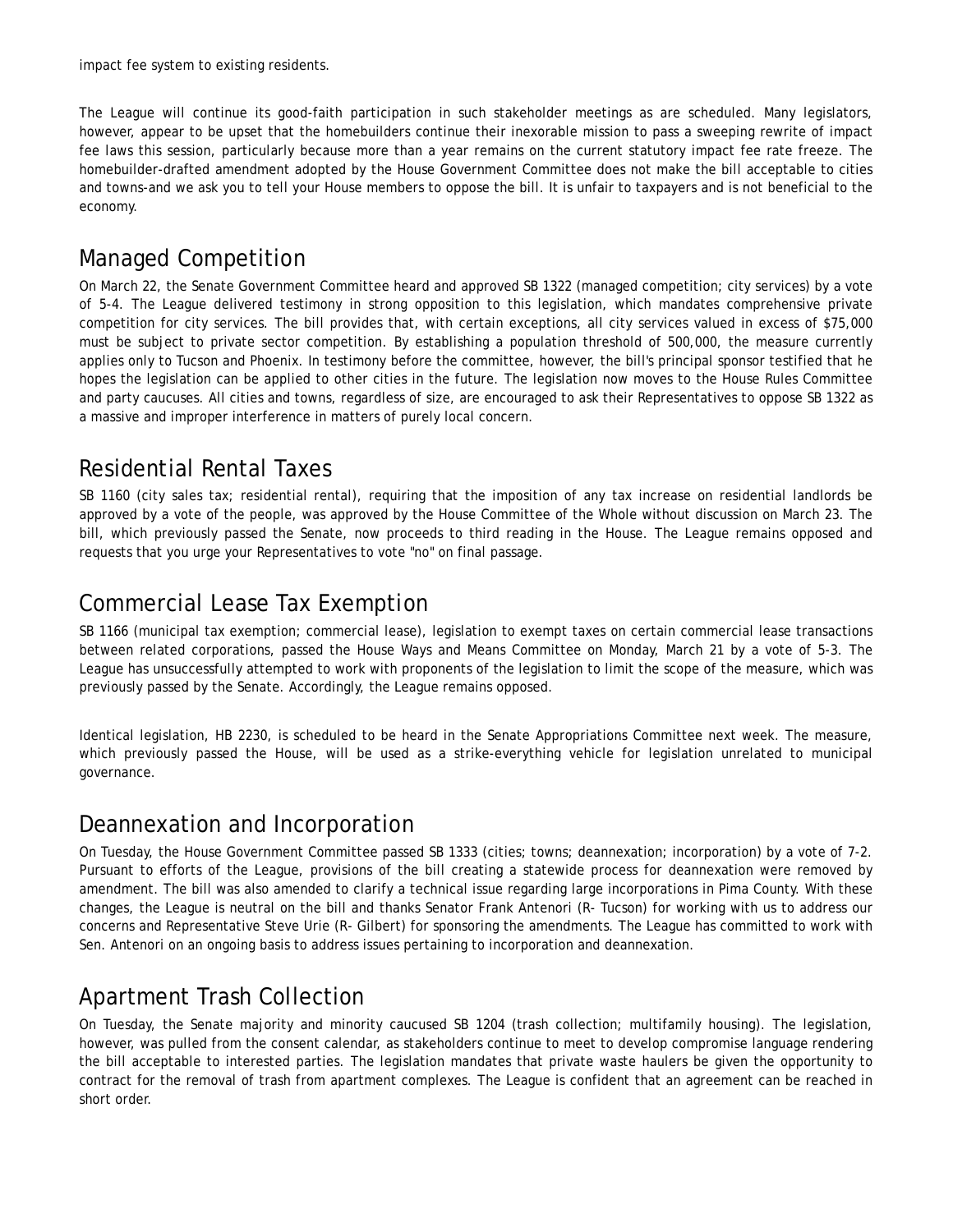## Consumer Fireworks

On March 22, the House Government Committee passed SB 1379 (now: consumer fireworks; regulation). This bill limits the extent to which cities and towns may regulate the use of fireworks. Among other things, it mandates that cities may not prohibit the use of consumer fireworks during the periods of June 15 to July 5 and December 12 to January 2. However, the bill would prohibit the sale of fireworks in a county with a population of less than 500,000 people and containing between 2.5 and 5 million acres of federal land. The Committee also passed an amendment offered by the chair, Representative Judy Burges (R-Skull Valley), prohibiting the sale of consumer fireworks in an area that is zoned for residential use. The bill now proceeds to House Rules.

## Emergency Response Fee Prohibition

On Thursday, the Senate Committee of the Whole amended and passed HB 2003 (emergency response services fee; prohibition). With certain exceptions, this bill precludes political subdivisions from charging for the recovery of costs incurred for responding to motor vehicle accidents.

The League successfully promoted the amendment that was adopted by the Committee of the Whole. That amendment ensures that the bill's prohibition does not apply to services rendered under intergovernmental agreements between cities and towns. Pursuant to a previous amendment, cities and towns in counties with populations of less than one million are also exempt from the provisions of the legislation. HB 2003 now proceeds to third reading in the Senate.

## Regulatory Reform

This week the Legislature considered a trio of bills aimed at enacting regulatory reform. On Wednesday, HB 2501 (rules; laws; ordinances; interpretation) was approved by the Senate Government Reform Committee on a vote of 4-1. The bill requires that any rule, ordinance or law related to permitting, licensing or zoning that is ambiguous be interpreted in favor of the party challenging its clarity. The League strongly opposes the measure.

On Tuesday, the House Committee on Government passed SB 1286 (counties; cities; permits; time limits), which establishes a 60-day time limit for local action on permit applications. The bill, opposed by the League, was amended to provide for applicant-requested extensions and to require local governments to disclose to unsuccessful applicants information regarding approved applications.

In the same hearing, SB 1598 (cities; counties; regulatory review) was approved with a consensus amendment developed through extensive stakeholder negotiations. The measure applies the Regulatory Bill of Rights (currently governing state agencies) to local government; it also makes changes to the general plan statutes regarding aggregate resources. SB 1598 represents a more manageable approach to regulatory reform than alternative measures moving through the legislative process. The League is neutral on the bill and thanks the sponsor, Senator Lori Klein (R- Anthem), for her cooperation and work on the compromise amendment.

## Photo Radar

On Wednesday, the House Appropriations Committee adopted a strike-everything amendment to SB 1398 (photo enforcement; DPS equipment fund). The amendment contains language from SB 1353 (moving violations; assessment; enforcement; equipment), which eliminates the state photo radar enforcement system and imposes a supplemental \$13 assessment on every traffic fine for specified purposes. The amendment also contains modified provisions of SB 1354 (photo enforcement; violator identification; response), which provides that persons receiving a photo radar notice of violation are required to neither identify the driver in the photo nor respond to the complaint.

The strike-everything amendment was further amended in committee to remove the SB 1354 provisions - with the understanding that certain elements of SB 1354 regarding notice of violations will be reworked to address the concerns of the League and others. The League will participate in a stakeholder process to negotiate compromise language.

On Thursday, the House Transportation Committee considered a strike-everything amendment to SB 1354 to eliminate local authority to use photo radar for speed enforcement. A number of witnesses appeared before the committee to oppose the